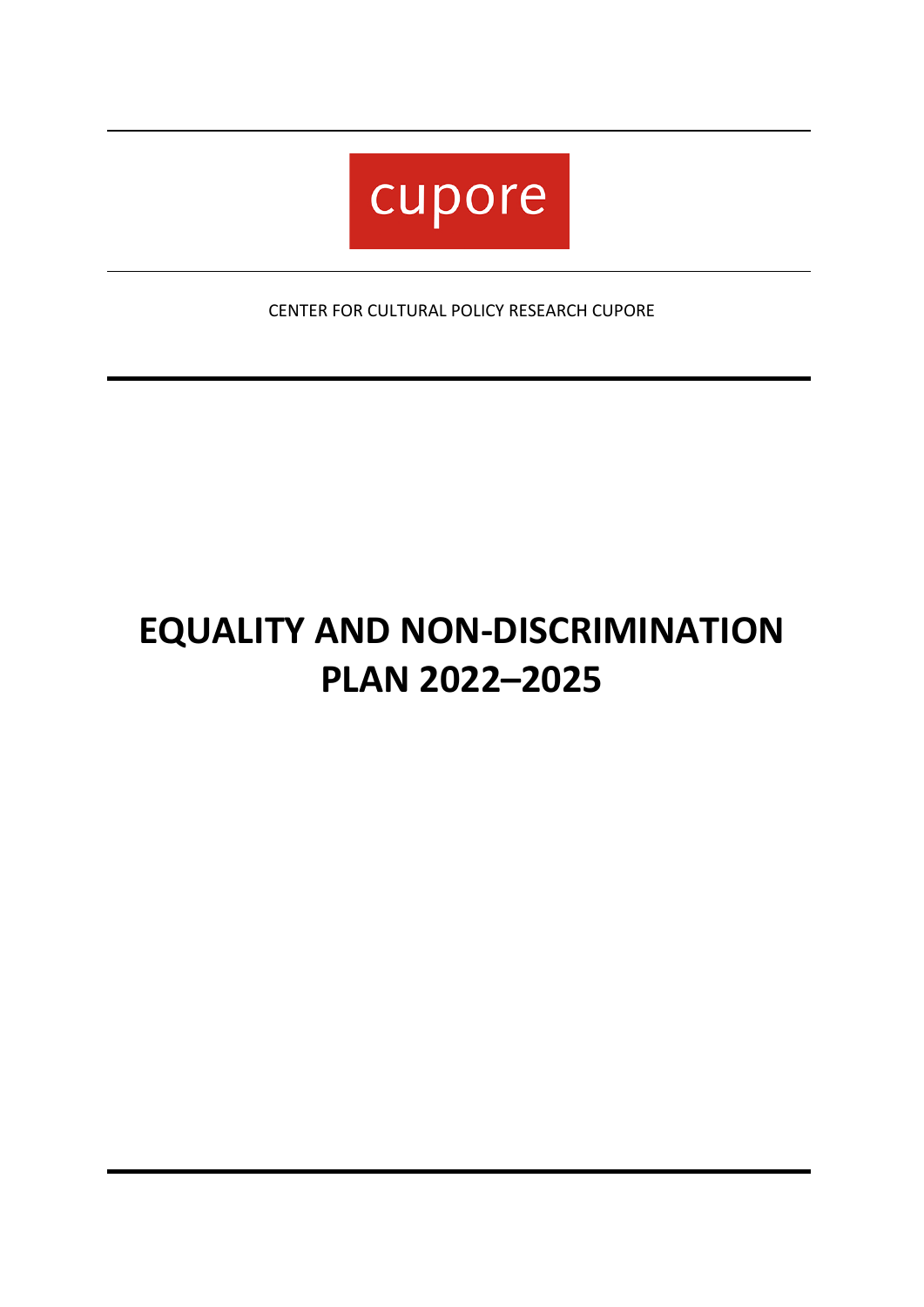## **FOREWORD**

This is the equality and non-discrimination plan of the Center for Cultural Policy Research Cupore. The center was founded in 2002 and it is maintained by the Finnish Foundation for Cultural Policy Research. Its task is to produce and disseminate research information, reports and assessments to support decision making and civil society.

According to Finnish law, any organization that permanently employs more than 30 persons must prepare an equality and non-discrimination plan. Even though Cupore is not obliged to do so based on the size of its staff, the center's strategy *Tutkiva, oppiva, välittävä Cupore. Kulttuuripolitiikan tutkimuskeskus Cuporen strategia vuosille 2020–2025* (Cupore researches, learns and cares, strategy of the Center of Cultural Policy Research Cupore for 2020–2025) includes the preparation of an equality and non-discrimination plan. Cupore hasn't had an explicit equality plan up until now. In Cupore's previous strategy (2015–2020) equality among the staff was promoted through the development of the personnel practices.

In Finland the Employment Contracts Act (55/2001), the Act on Equality between Men and Women (609/1986) and the Non-Discrimination Act (1325/2014) oblige employers to treat employees and job applicants equally. The employer must assess and promote non-discrimination and gender equality within the work community purposefully and systematically.

In legislation non-discrimination means that all people are equal and no one should be discriminated against based on age, origin, nationality, language, religion, belief, opinion, political activity, trade union activity, family relationships, state of health, disability, sexual orientation or other personal characteristics. Gender equality means that people must not be treated differently based on their gender, gender identity or expression of gender.

This plan describes the state of equality and non-discrimination at Cupore and practices that can promote equality in the work community. It proposes, based on the description, certain goals and measures that can be useful in the monitoring and advancement of equality and non-discrimination.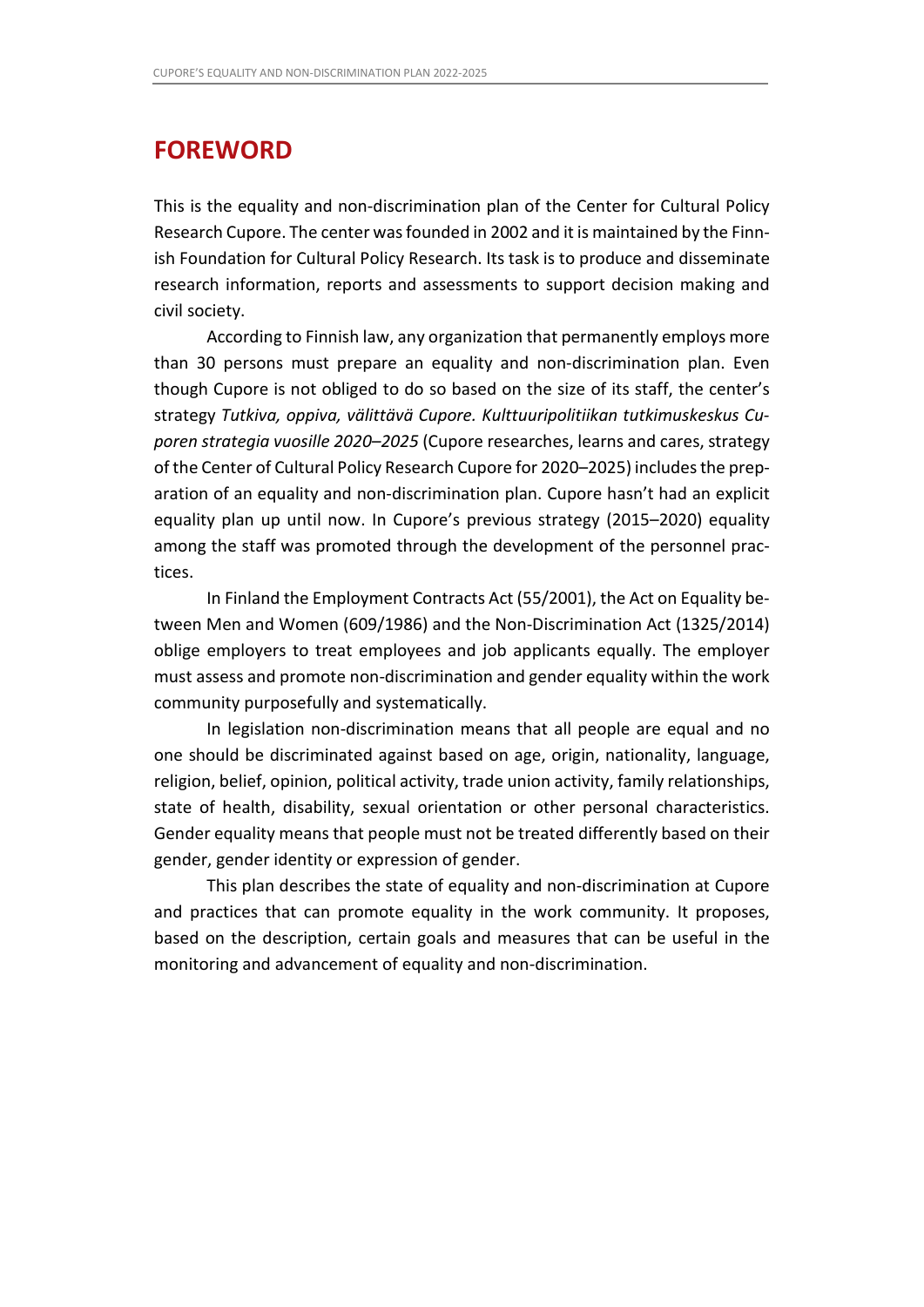### **HOW THE PLAN WAS PREPARED**

The work of preparing the equality and non-discrimination plan began at Cupore in the latter part of 2020. The actual plan and the inquiries it entailed were realized in 2021.

The plan was prepared by a working group consisting of Emmi Lahtinen (researcher), Anna Kanerva (senior researcher, deputy director), Olli Jakonen (researcher, shop steward) and Ari Kurlin Niiniaho (researcher, occupational safety representative). Vappu Renko (researcher, substitute shop steward) substituted for Olli Jakonen as the shop steward in autumn 2021. All employees were welcome to join the working group.

The current state of equality and non-discrimination at Cupore was examined by reviewing the existing practices, documents and guidelines and the results of an employee wellbeing survey. Moreover, a pay survey and an equality and nondiscrimination survey were carried out in spring 2021.

The pay survey examined the salaries of the employees from the viewpoint of gender equality and non-discrimination as well as Cupore's current recruitment and salary structure practices. The pay survey was conducted in cooperation among Cupore's head of administration and the shop steward and the results were discussed with the staff in spring 2021.

The equality and non-discrimination survey examined the employees' perceptions and experiences of the realization of equality and non-discrimination in different work situations and in the treatment of employees. It also explored their experiences of the atmosphere in the work community. It was an independent survey but it was planned in conjunction with the employee wellbeing survey carried out every other year. The equality and non-discrimination survey was prepared by the working group and it was commended by the members of Cupore's executive team. The results were discussed with the staff in September 2021.

In the process of preparing the plan a need was identified to create guidelines for acting as a member of the Cupore work community and so-called principles for a safer space to support cooperation beyond the work community. They should serve towards a shared and conscious endeavor to maintain spaces and practices that allow people to work and express their opinions safely. This means, among other things, maintaining an atmosphere of respect for others, defining responsibilities clearly and creating practices also for dealing with conflicts. Everyone has the right to be themselves in the work community, without having to fear belittling or discrimination.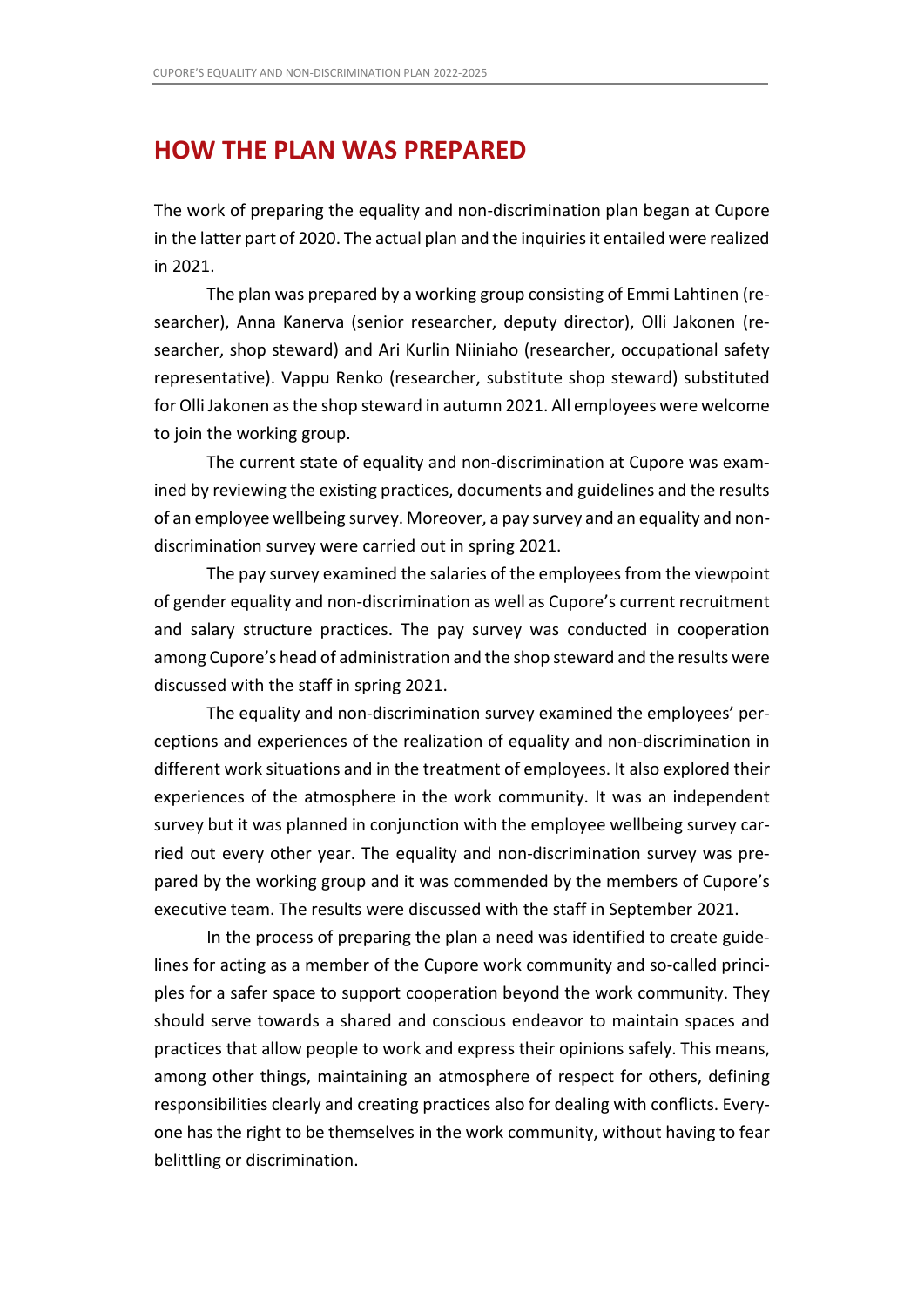The final plan was written in the latter part of 2021. The working group gave a draft for the research executive team to comment on at the end of November, after which it was reviewed by the executive team at the beginning of December. The plan was then opened for the entire staff to comment on. After the last round of comments, the plan was finalized. The final plan was translated into Swedish and English.

# **CUPORE AS AN ORGANIZATION AND WORK COMMU-NITY**

Cupore is a research center maintained by the Foundation for Cultural Policy Research. The board of the foundation defines the general guidelines for the center's operations as the well as the agenda and budget of the foundation. The board of the foundation is made up of representatives appointed by the Finnish Ministry of Education and Culture and the University of Jyväskylä.

The foundation's advisory board evaluates the activities of the foundation and the research center and offers expert advice on the research policy. The members of the advisory board represent Finnish universities and research institutes centrally involved in cultural policy research.

At the beginning of 2021 there were 19 persons working at Cupore, 11 (around 60 %) of whom were employed permanently and the rest on a temporary basis. Cupore did not recruit any new employees in 2021. The job titles among the staff were researcher, senior researcher, project manager, communications officer, head of administration, deputy director and director. The share of the staff working under the title of researcher was 32 percent (6 persons). 36 percent of the staff (7 persons) worked under the title of senior researcher.

In 2021 36 percent (5 persons) of the staff were men and 64 percent (14 persons) were women. There were both men and women working under the title of researcher or senior researcher. The average age of the employees was 46. The average age was 41 for the men and 47 for the women.

Cupore's primary working language is Finnish. Swedish and English are also used for communicating and working together in the work community.

Cupore's activities are managed by the director. The center has a head of administration and a deputy director, who also serves as the head of occupational safety. Since 2014 Cupore has had an occupational safety representative elected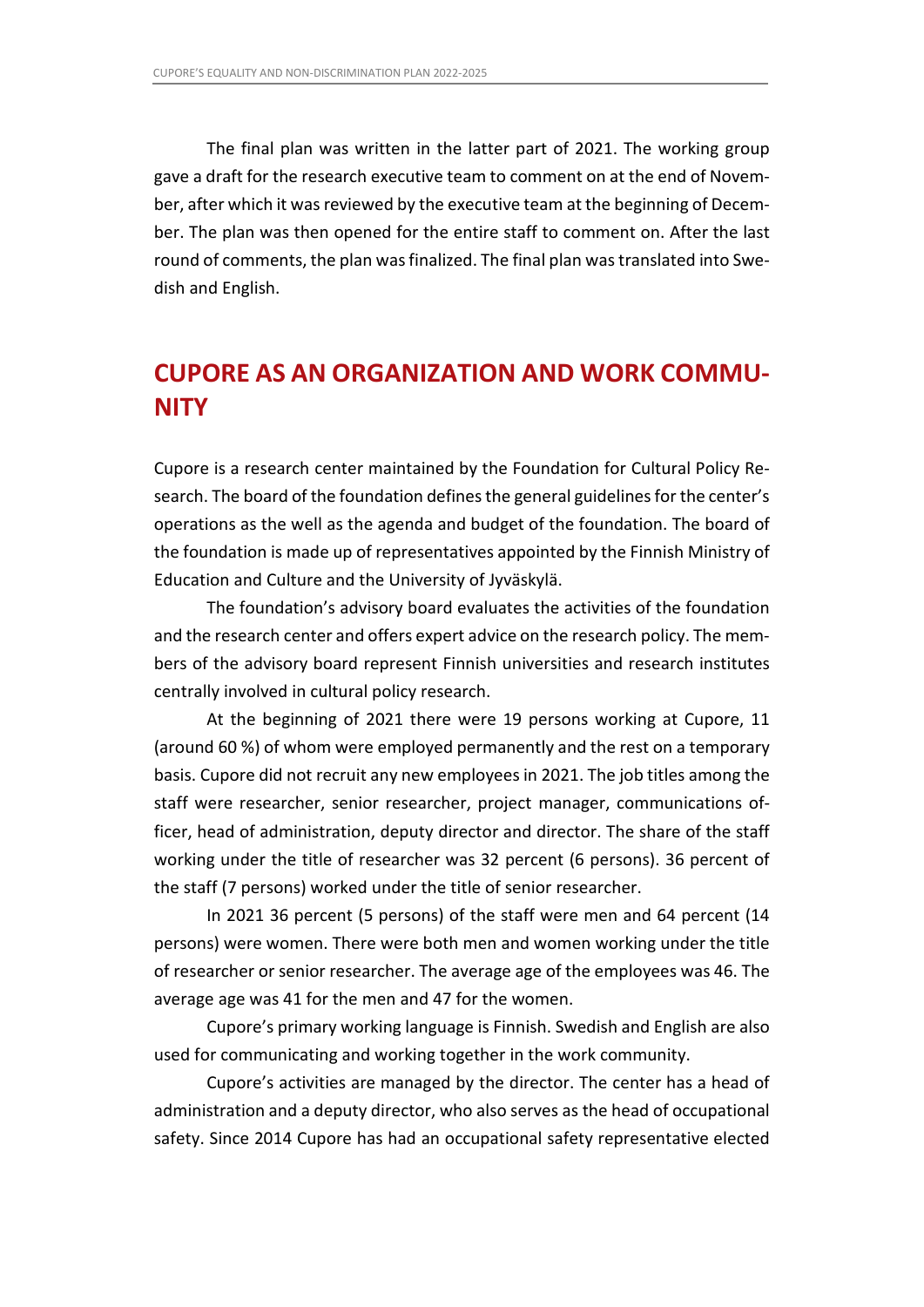by the staff, and since 2015, a shop steward and a substitute shop steward. They represent the staff to the employer in issues concerning, for example, the employment relationships.

### **EQUALITY AND NON-DISCRIMINATION AT CUPORE**

According to Cupore's strategy, the equality and non-discrimination plan should pay attention to, for example, wellbeing at the workplace, recruitment practices, facilities, operating practices, cooperation and strengthening of expertise. The Finnish Act on Equality between Men and Women requires for the employer to promote equal opportunities for men and women to develop their careers and the balanced placement of men and women in various jobs, as well as equal pay, and to facilitate the reconciling of the needs of family life and working life. The current state of affairs in the different focal areas of the plan is described in the following sections.

#### **Strategic documents**

According to the current strategy, Cupore's key values are independence and transparency, diversity, non-discrimination, equality, responsibility and commitment to the goals of sustainable development. The strategy states that attention should be paid at Cupore to non-discrimination and gender equality both in terms research themes and subjects and human resources.

Cupore is committed in its research to the guidelines for responsible conduct of research and authorship guidelines of research publications of the Finnish National Board on Research Integrity. They aim to ensure that all persons participating in the research work get equal recognition for the work they have done but are at the same time equally responsible for the contents and results of the research. Equality and non-discrimination are also taken into consideration in Cupore's data management guidelines concerning the gathering and treatment of research data.

The employee handbook provides basic information on the job practices, rules and job benefits at Cupore. It is meant for all the employees and it also works as an introductory tool for new employees. The guide does not deal specifically with practices and principles relating to equality and non-discrimination.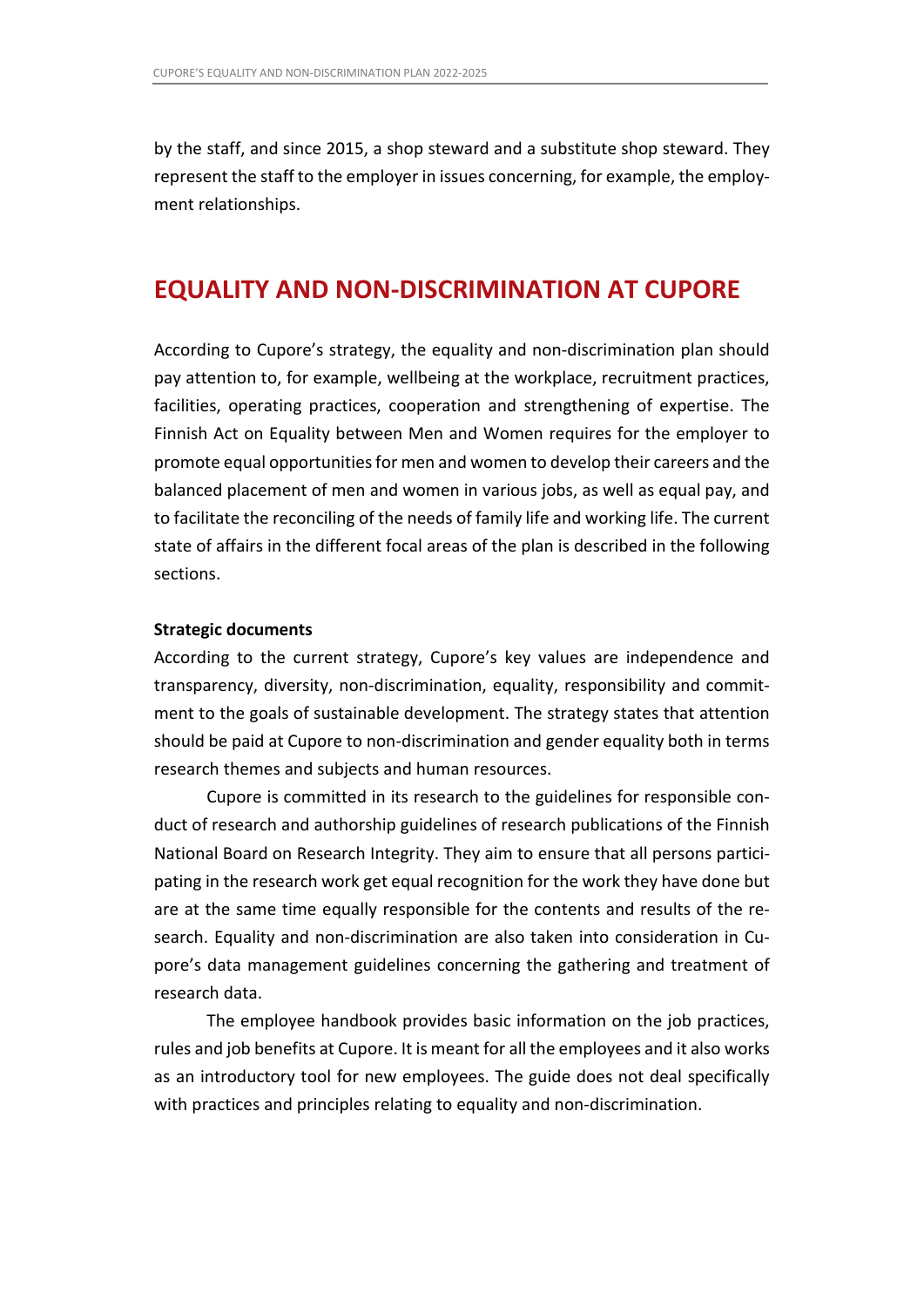#### **Personnel management**

The person responsible for personnel management at Cupore is the director. The director is the superior of all the employees and has an appraisal and development discussion with every one of them annually. The purpose of the discussion is to set personal goals for the employee's work at Cupore, to assess the achievement of the goals set in the previous year, to plan personal development measures and to give and receive feedback.

#### **Employee wellbeing**

Cupore has regularly carried out employee wellbeing surveys since 2015. The employees' experiences concerning equality and non-discrimination are taken into consideration in the questions. The employee wellbeing survey is conducted in the same basic form every other year to ensure the compatibility of data.

It is equally possible for all the employees to work shorter hours if the situation so requires. In parental leave practices Cupore conforms with the existing laws and collective bargaining contracts. According to the results of the survey, Cupore is a good place to work when it comes to reconciling the needs of work and private life.

All the persons with an employment contract at Cupore are entitled to employee health care. The exercise and culture vouchers are equally available to all the employees.

#### **Facilities**

Cupore's office is located on the sixth floor of an office building, which can be accessed by elevator or stairs. The building entrance and elevator are not however accessible to all and the elevator is too small to accommodate a wheelchair.

At Cupore all the employees have the possibility to work remotely.

#### **Recruitment and employment relationships**

The person responsible for recruiting and hiring employees at Cupore is the director. The recruitment is based on openness and equal treatment of applicants. The recruitment advertisements are generally published in Finnish and in some cases also in Swedish and/or English.

Proposals to make temporary posts permanent are presented by the director at Cupore's board meetings and the board makes the decisions about them. The nature and funding of the operations set limits to Cupore's activities, the duration of the employment contracts and the recruitment of new employees.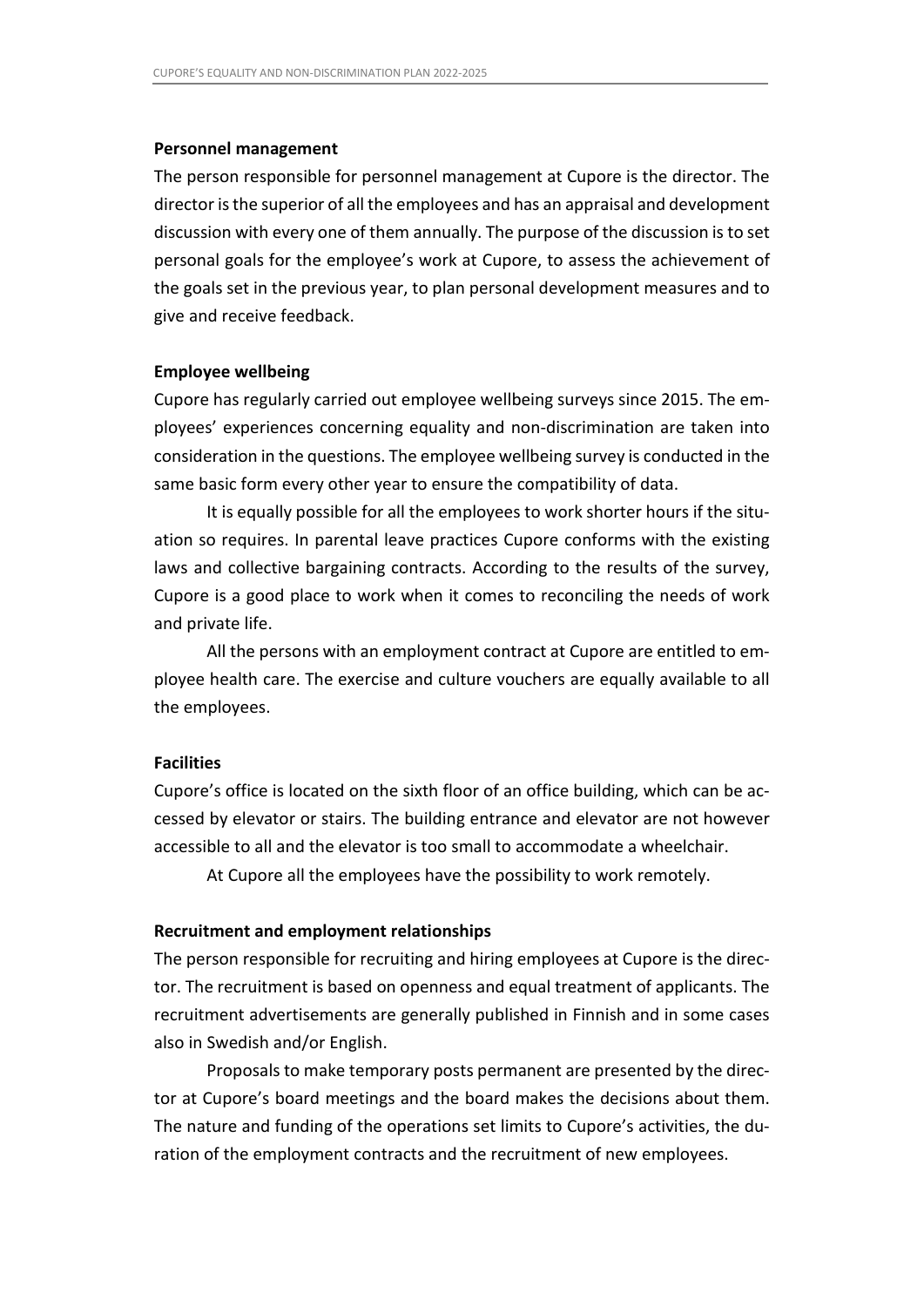#### **Salary**

The salaries at Cupore are based on the complexity of the job duties (task-based salary part) and on the employee's performance (personal salary part). The salary model includes a pay scale and an assessment scale for personal performance as well as the type of education required for the different job titles and it also takes into consideration other duties than those relating purely to research or research management. The salary model is open for all the employees to view and it was designed in cooperation among the staff and Cupore's board in 2015–2016.

The pay survey did not show pay or other inequalities connected to gender or job title. When new employees are hired the salary level is defined based on the complexity of the duties and the applicant's education and work experience. The aim is to appraise the salaries of all the employees in connection with the annual appraisal and development discussions. Moreover, the salaries are appraised per job title. If differences are detected, the reasons behind them can be investigated and the situation fixed, if need be.

#### **Career development and strengthening expertise**

From the viewpoint of career development, Cupore has rather limited advancement opportunities to offer and most of the employees in the research organization have their own specific fields of expertise, which creates challenges to the circulation of job positions.

According to the employee wellbeing survey, most of the employees find opportunities for professional development and learning new things more important than advancement opportunities. Employees at Cupore can develop their competences by, for example, attending courses or training events. These needs and opportunities are reviewed annually in connection with the appraisal and development discussions.

#### **Work culture and cooperation**

Cupore does not have specific guidelines on acting as a member of the work community. According to the employee wellbeing survey, the work community has a good team spirit and cooperation works well among the staff. What are seen as essential for Cupore's work community in terms of the realization of equality and non-discrimination are open and fair practices, transparency of decision making, an atmosphere of respecting the opinions, ideas and work of others, the competence and attitudes of the employees and a work culture that accepts difference.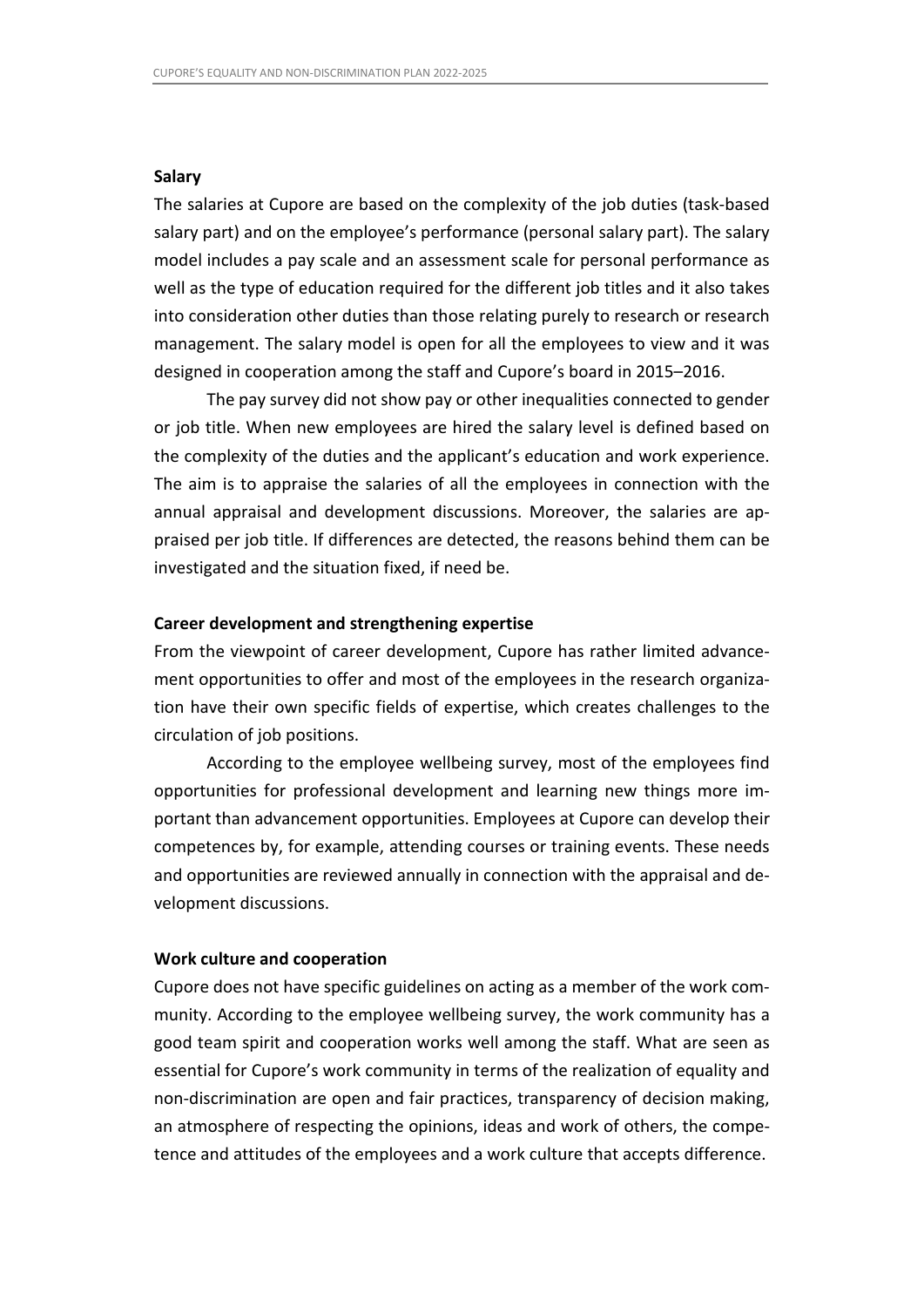#### **Communications and publications**

An own channel for the staff has been created on Teams, which serves as the channel for Cupore's internal communications and where the agendas and memos of the staff meetings and the executive team can be viewed by all the employees. The Teams channel centered on the development of operations is also open to all the employees. Cupore also uses an all-staff emailing list.

Cupore's research publications are openly unloadable at the Cupore website. The website has three language options, but the more comprehensive volume of information is only available in Finnish. The abstracts of the research reports and news are principally published in three languages: Finnish, Swedish and English.

The accessibility of the publications is taken into consideration based on the layout guidelines prepared at Cupore. Their purpose is to ensure that the documents meet with various accessibility requirements.

# **MEASURES TO PROMOTE EQUALITY AND NON-DIS-CRIMINATION**

In the work community's own assessment, gender equality and non-discrimination are realized well at Cupore in many respects. As a single factor, language can limit the possibilities to work and act in different positions and to be equally a part of the work community. The differences in the types of employment contracts were also identified as something that can create experiences of inequality.

Based on the mapping it is good to assess and monitor the state of equality and non-discrimination on a regular basis, so that possible shortcomings can be identified and intervened in. It can however be difficult for a community to identify or assess own practices from the perspectives of equality, equity and non-discrimination.

The table below summarizes the development needs that came up in the process of preparing of the plan. The listed measures serve as tools for monitoring and promoting equality and non-discrimination in the work community during 2022–2025. Their achievement will be monitored and assessed every other year. The responsibility for these matter rests with Cupore's executive team. Matters in this area are also presented to Cupore's board.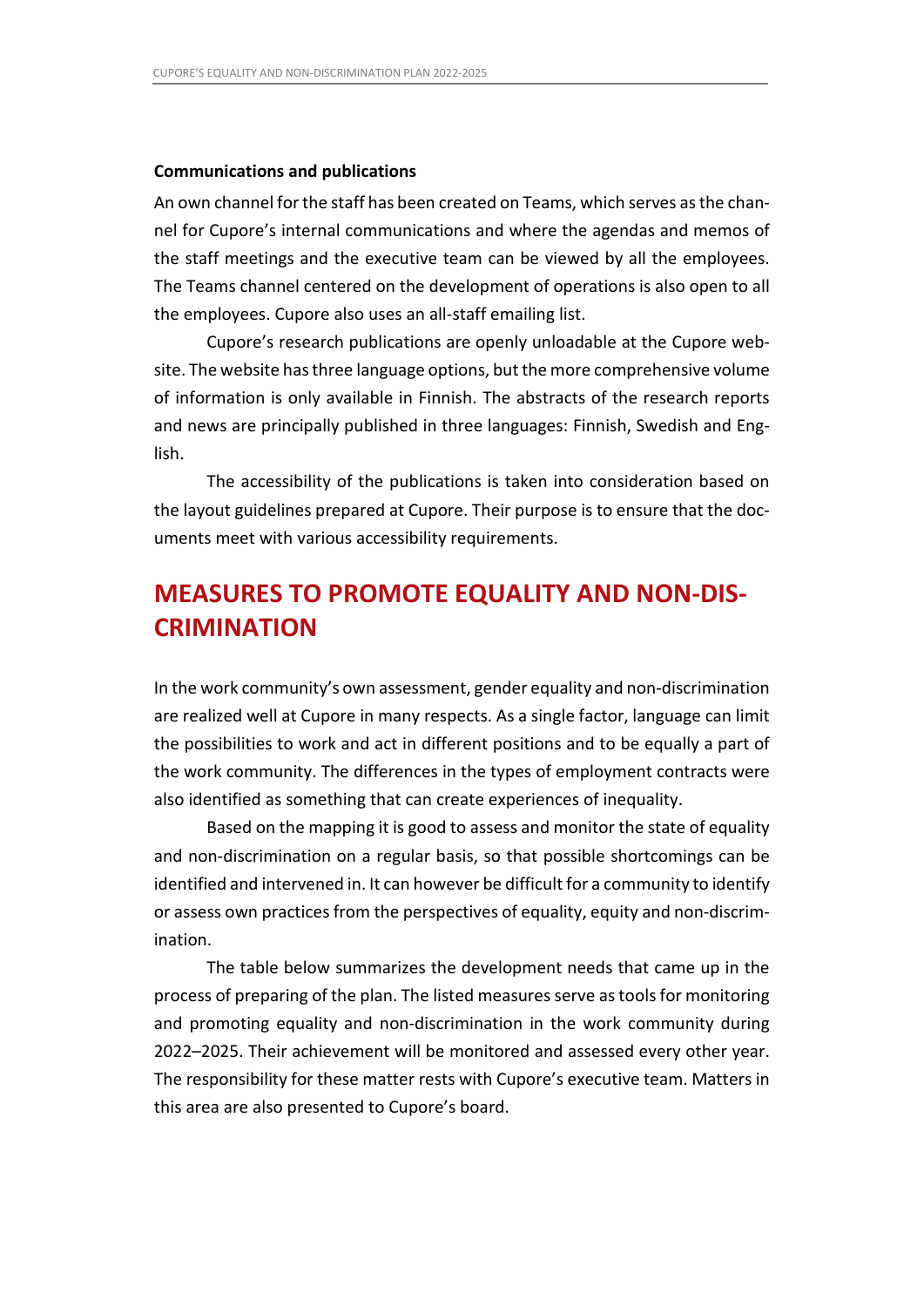| Goal                                                                                                                                                                                                                               | <b>Measures</b>                                                                                                                                                                                                                                                                                                                                                                                                                                                                                                                                                                                                                                                                                                        |
|------------------------------------------------------------------------------------------------------------------------------------------------------------------------------------------------------------------------------------|------------------------------------------------------------------------------------------------------------------------------------------------------------------------------------------------------------------------------------------------------------------------------------------------------------------------------------------------------------------------------------------------------------------------------------------------------------------------------------------------------------------------------------------------------------------------------------------------------------------------------------------------------------------------------------------------------------------------|
| To regularly monitor the state<br>and realization of equality and<br>non-discrimination in the work<br>community.                                                                                                                  | The equality and non-discrimination plan are updated every<br>$\bullet$<br>four years. An equality and non-discrimination survey and a<br>pay survey are repeated as a part of the plan.<br>A question about the equal treatment of the employees is in-<br>$\bullet$<br>cluded in the employee wellbeing survey carried out every<br>other year.                                                                                                                                                                                                                                                                                                                                                                      |
| To enhance openness in the<br>recruitment processes and the<br>recognition of diverse exper-<br>tise, paying attention to the<br>equal treatment and non-dis-<br>crimination of the applicants.                                    | In the recruitment advertisements people representing differ-<br>$\bullet$<br>ent genders and backgrounds are encouraged to apply. A de-<br>scription of Cupore's values are included in recruitment adver-<br>tisements.<br>To ensure that the recruitment criteria are well-grounded in<br>$\bullet$<br>relation to the vacant position.<br>To try anonymous recruitment, if possible.<br>To aim for openness of the advertising channels in the recruit-<br>٠<br>ment.                                                                                                                                                                                                                                              |
| To strengthen the staff's com-<br>petences on issues relating to<br>equality and non-discrimina-<br>tion. To promote and maintain<br>the acceptance of difference<br>as well as mutual respect and<br>trust in the work community. | Training will be organized for the staff on promoting equality<br>$\bullet$<br>and non-discrimination in different situations.<br>Guidelines for acting as a member of the work community are<br>$\bullet$<br>created and included in the employee handbook.<br>Persons responsible for handling possible situations of discrim-<br>$\bullet$<br>ination are named and this information is included in the em-<br>ployee handbook.<br>The staff representatives are elected every other year.<br>٠<br>To prepare principles for safer space.                                                                                                                                                                           |
| To advance the employees'<br>career and professional devel-<br>opment on an equal basis.                                                                                                                                           | To create a structure for the appraisal and development dis-<br>$\bullet$<br>cussions that pays attention to the perspectives and hopes of<br>the employees concerning their career and professional devel-<br>opment.<br>Employees' hopes and career development are taken into con-<br>$\bullet$<br>sideration as equally as possible in the division of work tasks<br>and responsibilities.<br>To ensure that different positions in the organization are as<br>٠<br>available as possible to all the members of the work commu-<br>nity, regardless of their type of employment contract.<br>Equality and non-discrimination are taken into consideration in<br>the formation and assembly of the executive teams. |
| To develop the work environ-<br>ment and work from the view-<br>point of accessibility.                                                                                                                                            | To include a question in the structure of the development dis-<br>$\bullet$<br>cussions on the factors that may affect functional capacities in<br>the facilities and work environment. To make the needed rea-<br>sonable adjustments.                                                                                                                                                                                                                                                                                                                                                                                                                                                                                |